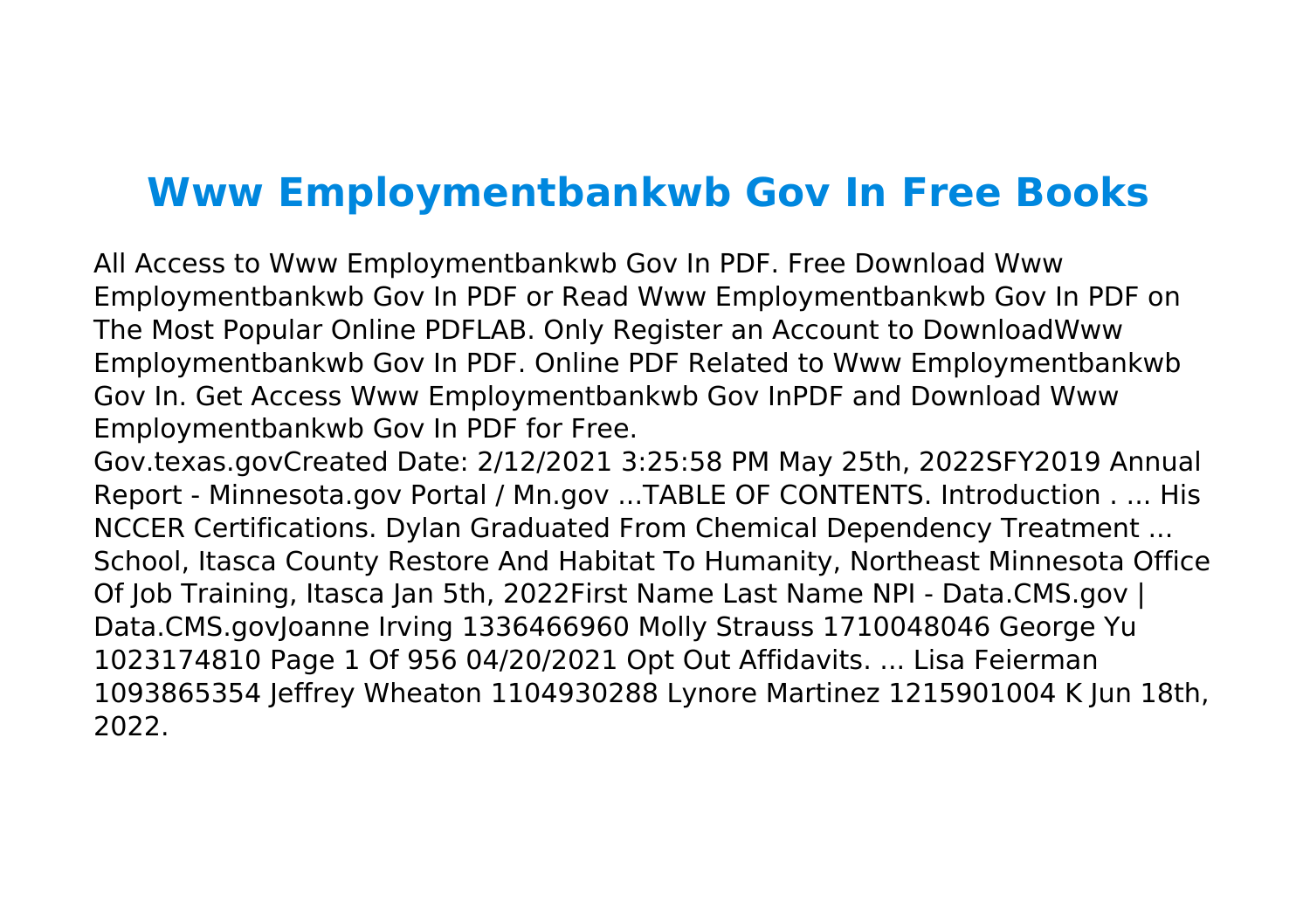Flyer Approved - Acquisition.GOV | Www.acquisition.govNational Defense Authorization Act (NDAA). There Are Two Prohibitions In The Legislation, Part A And Part B. RECOMMENDED CONTRACTOR WAIVER PROCESS COMPLIANCE ACTIONS 1. Regulatory Familiarization. Read And Understand The Rule And Necessary Actions For Compliance. 2. Corporate Enterprise Track Jan 21th, 2022DR. DANIEL L. RAY - Gov.georgia.govMinistry. Experience: Churches Served- Oakwood Baptist Church (interim Pastor And Student Pastor), FBC Canton, GA (student Pastor), Chattanooga Valley Baptist Church (interim Student Pastor And 13 Years Later As Interim Pastor, Peavine Baptist Church (student Pastor, Clarkesville Baptist Church (student Pastor), First Baptist Lakeview (2 May 2th, 2022KEN WILLIS - Gov.georgia.govPR Strategy To Successfully Launch The New I-phone, Ensuring The Visibility Of The AT&T Brand With This Iconic Technology. GCI GROUP 1994-2004 President Of The Americas

President Of Atlanta Office Started And Built The Atlanta Office Of This International Top 10 PR … Jun 25th, 2022.

Minnesota.gov Portal / Mn.gov // Minnesota's State PortalCreated Date: 1/27/2016 10:44:53 AM Jun 6th, 2022Email Cover Letter - Minnesota.gov Portal / Mn.gov

...Tools Of The Job-Hunting Trade EMAIL COVER LETTER

Specific.Person@CompanyName.com . Application: Job Title And Number — Your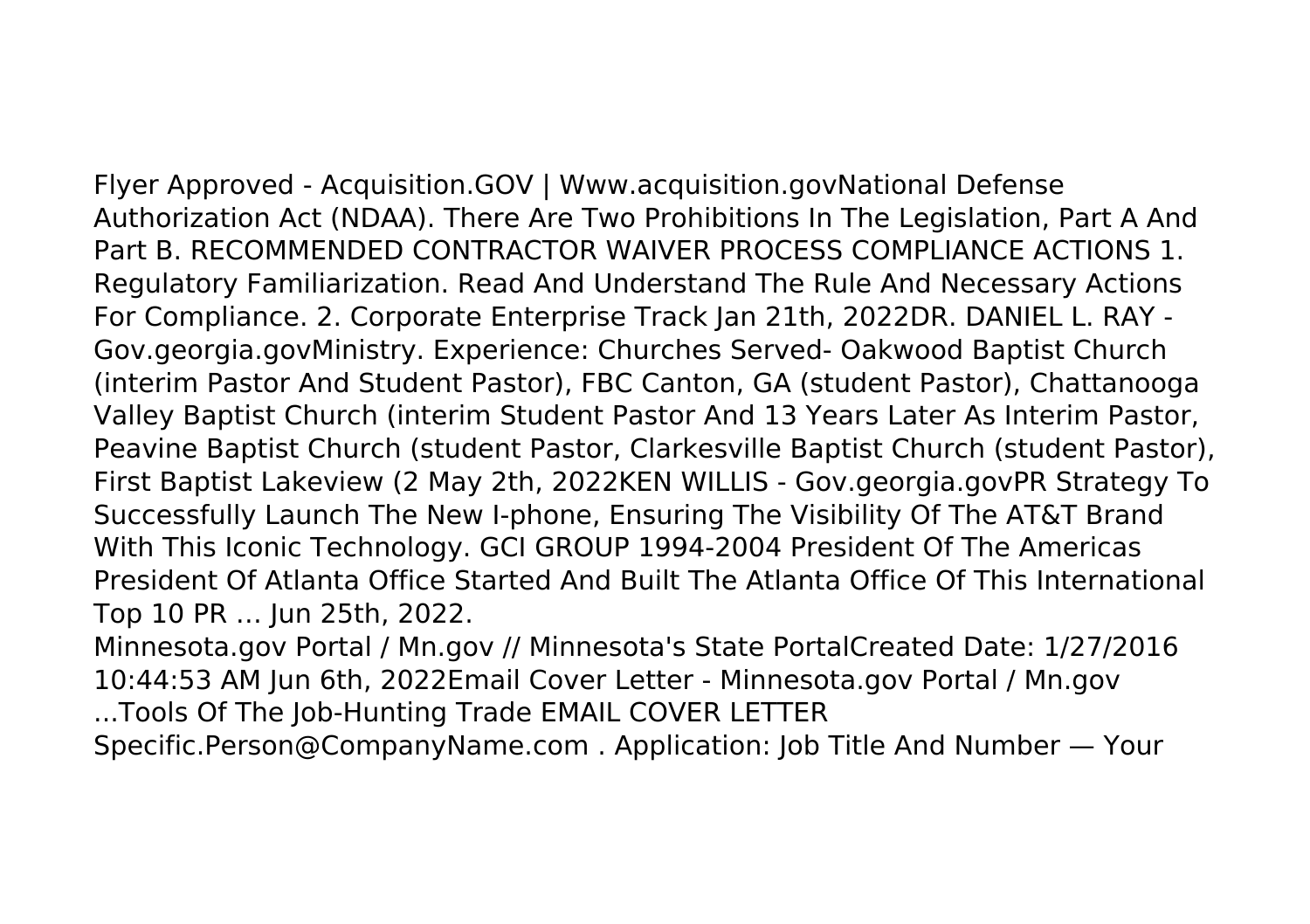Name. First Paragraph . I Would Like To Apply For The (job Title) Position Posted On (name Of Website Or How You Found Out About The Job Opening). My Resume (name Feb 21th, 2022Federalregister.gov/d/2021-19411 Govinfo.gov 9110-04-P

...Rating (ETR) On Vessels Powered By Main Propulsion Machinery Of 750 KW/1,000 HP Or More. As Specified In 46 CFR 12.611, Mariners Seeking This Endorsement Must Complete An Approved Training For High Voltage Systems And Comp Feb 3th, 2022.

Gov. Mike Pence (R) Iedc.in.gov IndianaIndianapolis, IN 46204 Eric Doden, President 317-232-8800 ... Toyota Motor Manufacturing Indiana President Norm Bafunno Announces In Aug. 2014 That The Plant In Princeton Will Invest \$100 Million And Add 300 Jobs By ... Beck Jan 15th, 2022Federalregister.gov/d/2021-21720 Govinfo.gov 7020-02 ...Behalf Of Honeywell International Inc.; Hand Held Products, Inc.; And Metrologic Instruments, Inc. On September 29, 2021. The Complaint Alleges Violations Of Section 337 Of The Tariff Act Of 1930 (19 U.S.C. 1337) In The Importation Into The United States, The Sale For Importation, Mar 22th, 2022Minnesota State Register - Minnesota.gov Portal / Mn.gov ...Adopted Expedited Game And Fish Rules: 2018 Waterfowl Season .....1416 Adopted Rules Board Of High Pressure Piping Systems Adopted Permanent Rules Adopting High Pressure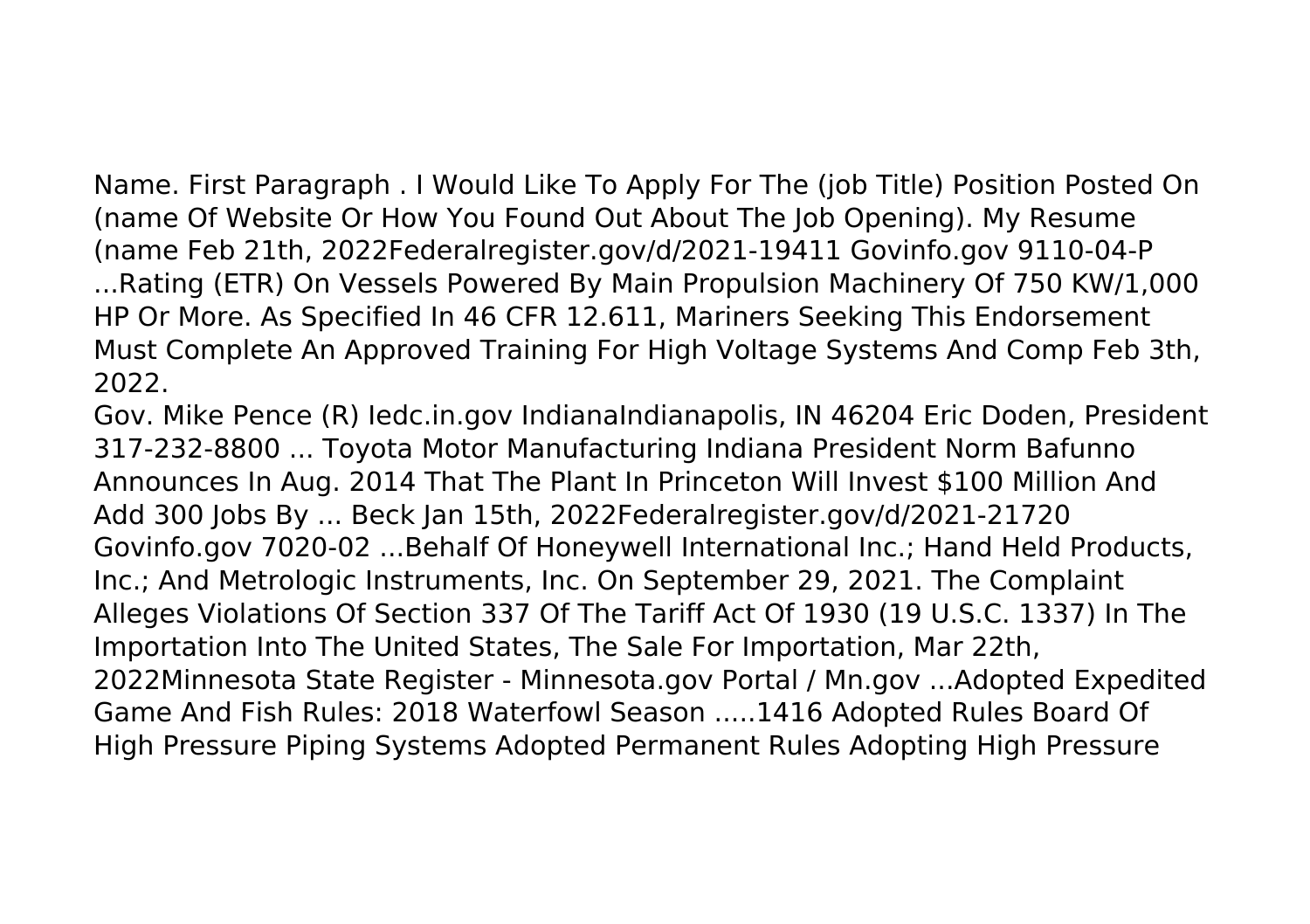Piping Regulations .....1423 Withdrawn Rules May 7th, 2022. Subgroup Outline - Gov.alaska.govRural Alaska And Make Rural Service More Resilient. D. The Federal Bipartisan Infrastructure Bill Is Expected To Create A Generational Infusion Of Resources To Deploy Broadband Infrastructure. Recognize That The Level Of Resources Being Considered Will Change The Threshold Of Where It Is May 18th, 20221. NEEDS ASSESSMENT & GAPS 3 - Gov.alaska.govRural Alaska And Make Rural Service More Resilient. D. The Federal Bipartisan Infrastructure Bill Is Expected To Create A Generational Infusion Of Resources To Deploy Broadband Infrastructure. Recognize That The Level Of Resources Being Considered Will Change The Threshold Of Where It Is May 7th, 2022Gov.texas.gov/business• Governor's Office –International Business & Trade Team Shirley Temple, International Business & Trade James Chen, International Business & Trade Email: Business@gov.texas.gov ... PowerPoint Presentation Aut Jan 2th, 2022. S G Www.MVA.Maryland.gov L G - Maryland.gov Enterprise ...Glen Burnie, Maryland 21062 CLASS "1A" Dealer's Vehicles, Manufacturers, 1A00001 Distributors, Factory Branches. CLASS "A", "L", "M", "N", "E" 1 Ton Or Less Special Vintage 1910 Reproduction Plate VR00000 1910 VINTAGE MARYLAND VR0000 1910 VINTAGE MARYLAND VL00000 1910 VINTAGE MARYLAND HISTORIC VG00000 1910 VINTAGE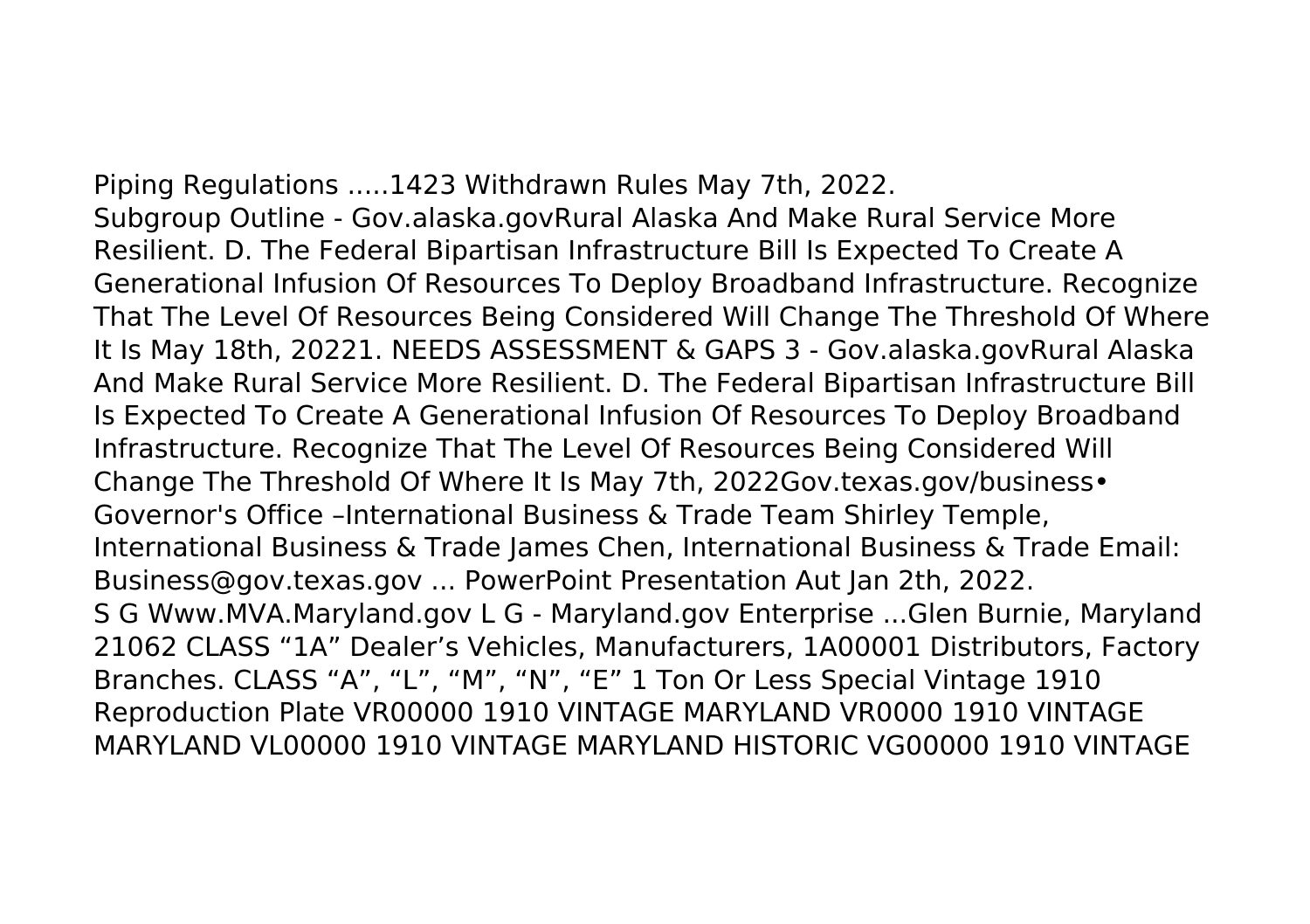... Jun 26th, 2022A RESOLUTION 2 3 4 - Gov.georgia.gov3 WHEREAS, The Current And Future Economic Health Of Georgia Relies On Thriving Airports And 4 An Efficient Air Travel Industry; And 5 WHEREAS, Georgia Needs A Comprehensive, Strategic Business Plan To Develo Jan 22th, 2022Www.hud.gov Espanol.hud.gov Tiered Environmental Review ...Grant Recipient: Insight, Inc. State/Local ID: #18-26CD-4205-1; #19-27CD-4205-1; #20-28CD-4205-1; #22-30CD-4205-1 Preparer: Timmons Group Certifying Officer Name And Title: Joan S. Duckett, Community Planning & Development Division Chief Prince William County Office Of Housing & Community Development Consultant: Timmons Group Mar 1th, 2022. Mark Your Calendar! - RaleighNC.gov | Raleighnc.govFamily Account In Advance By Visiting Reclink.raleighnc.gov. Fees: After School \$1,510 Per Year. Before School \$800 Per Year. Track Out \$1,620 (all Four Breaks) Or \$160 Per Week. Year Round Schools Traditional Schools Abbotts Creek After School Thursday, … May 1th, 2022ReConnect Program Overview - Gov.alaska.govAug 31, 2021 · Natalie.kovach@usda.gov Office: Pending Shekinah Pepper Field Staff Branch Chief Shekinah.pepper@usda.com 316-570-3249 Rural Development | Rural Utilities Service Telecommunications Program U.S. Department Of Agriculture 1400 Indep Jan 13th, 2022Task Force On Broadband - Gov.alaska.govUSDA ReConnect Grant) –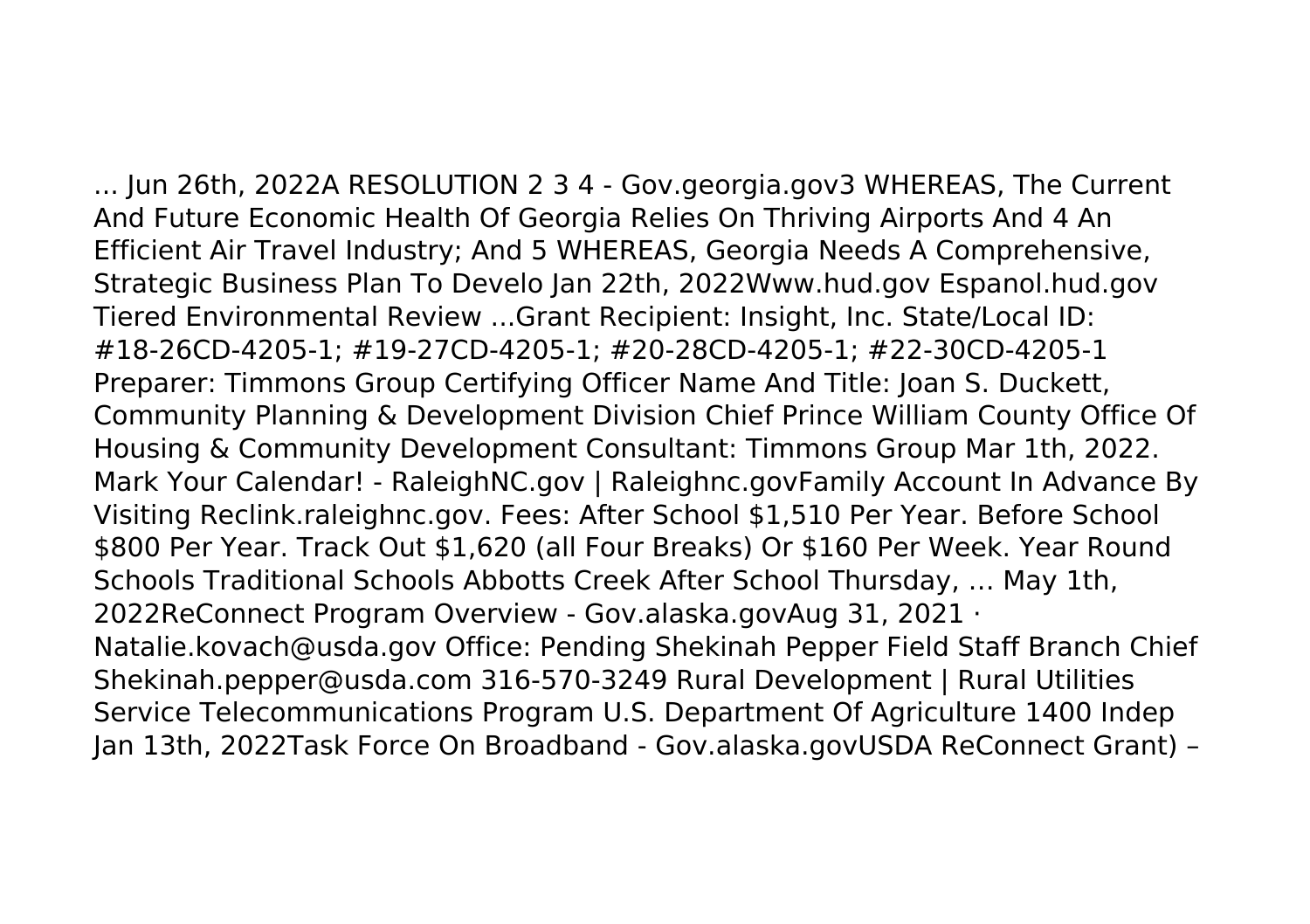By Late 2022, GCI Will Deploy An 860-mile Subsea Fiber System Running From Kodiak To Larsen Bay, And Then Along The South Side Of The Alaska Peninsula And The Aleutian Islands To Unalaska. The Project Will Deliver Urban-level Gigabit S Mar 13th, 2022.

Minnesota Solar Guide - Minnesota.gov Portal / Mn.gov ...Sources By 2025. In 2013, Minnesota Passed The Solar Energy Standard That Requires Inves-tor-owned Utilities (Xcel Energy, Minnesota Power, And Otter Tail Power) To Obtain 1.5% Of Their Electric Power From Solar By 2020, With A Goal Of 10% By 2030. Minnesota's Solar Market Also Benefited From State Incentive Programs Apr 2th, 2022Office Of The Governor - Gov.texas.govBoard Of Pharmacy Allison Benz Exec@pharmacy.texas.gov 512-305-8000 X Board Of Plumbing Examiners Lisa Hill Lisa.hill@tsbpe.texas.gov 512-936-5233 X Board Of Professional Engineers Lance Kinney Lance.kinney@pels.texas.gov 512-440-3080 X Board Of Veterinary Medical Examiners John Helenberg John.helen May 10th, 2022Email: AQMail@Maricopa.gov Maricopa.gov/AQ …Apr 06, 2021 · Origami Owl – Kristen Weston-Smith Said The Plan Needed Cosmetic Changes And A Restorati On Of Measures. Chelsie Hockersmith Motioned To Accept Staff's Disapprove Recommendation And Give The Employer 7 Days To Submit A Revised Plan And Annie Foster Seconded. Kim